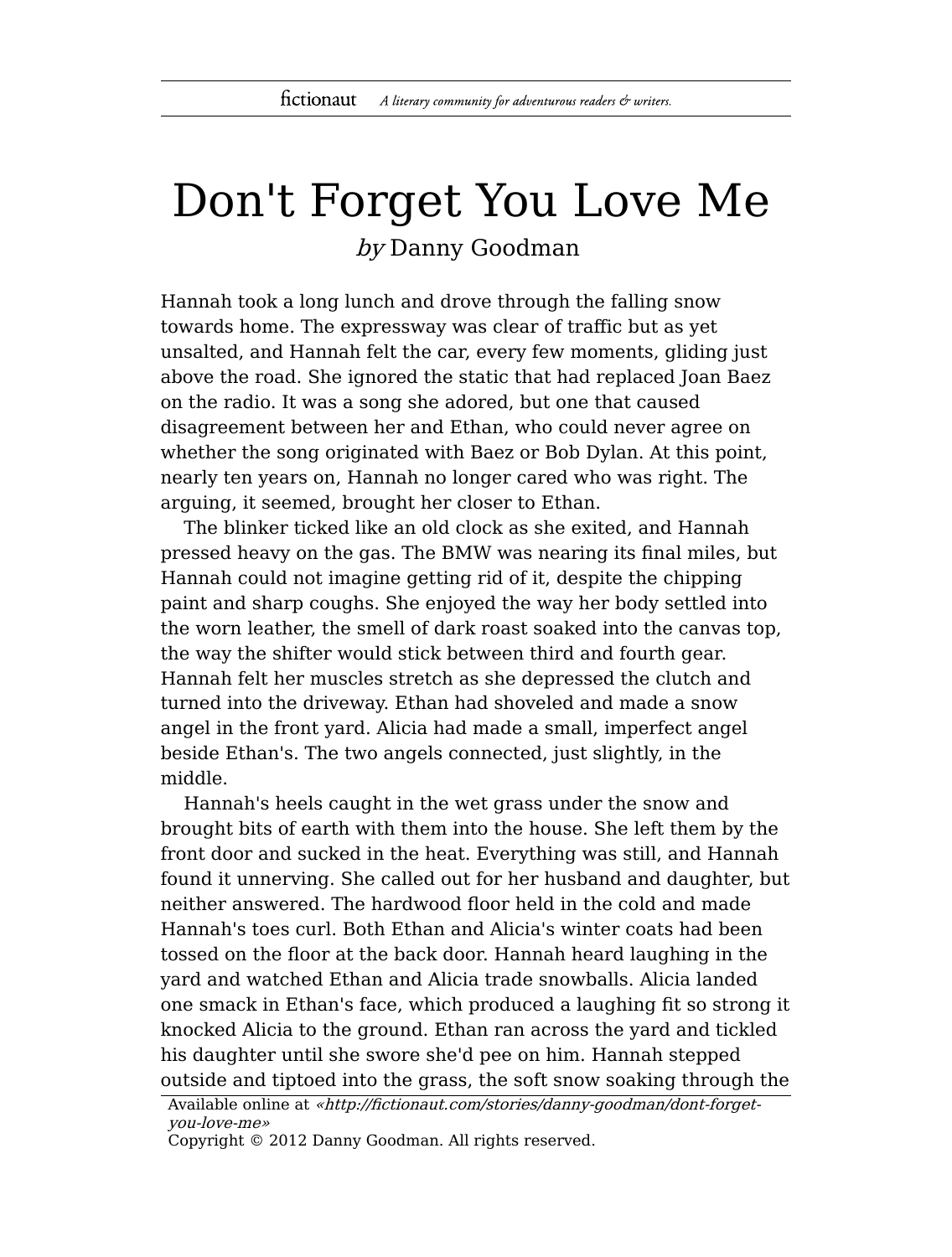feet of her tights. She packed a small snowball and tossed it at Ethan. The flakes came apart and trickled over Ethan and Alicia, who both looked up.

"Hey," Ethan asked, "what are you doing home?"

"Hi, Mommy," Alicia said then mushed a handful of snow into Ethan's cheek.

"Thought I'd take a long lunch today," Hannah said. "Why isn't her coat on?"

Ethan stood and picked up Alicia. As he walked towards her, Hannah felt the urge to slap him. Instead, she put her hand on Ethan's cheek, wiping away remnants of the snow. He hadn't shaved in days, and she liked the way his bristled skin felt on her fingers. He handed her Alicia, and Hannah slid her fingers in between Alicia's.

"She's freezing, Ethan."

"It was just a minute, honey," Ethan said, opening the back door. "Nothing to worry over. She's fine."

"You're so irresponsible." Hannah kicked the moisture from her feet and walked past Ethan. "I'm tired of being the bad guy."

Hannah put Alicia down and told her to wash her hands with warm water. The sound of Alicia's footsteps bounding up the stairs shook through the house. Hannah went to the kitchen and rifled through a week's worth of leftovers. A plate of roasted eggplant appeared close to rotten, but Hannah left it alone. The spaghetti was all that looked edible.

"Hey, don't do that in front of her," Ethan said, stepping up to the refrigerator. "You make her feel bad, like it's her fault."

"Don't you fucking dare," Hannah whispered. "Don't you martyr yourself." She slammed shut the refrigerator door.

"Martyr—what are you talking about?" he asked, pointing a finger at Hannah. "If you have a problem with the way I interact with our daughter, just tell me when she's not around, okay? Until then, do not critique my parenting."

Hannah kept her back to him and placed a bowl of spaghetti in the microwave. The hum of machine and constant click of rotating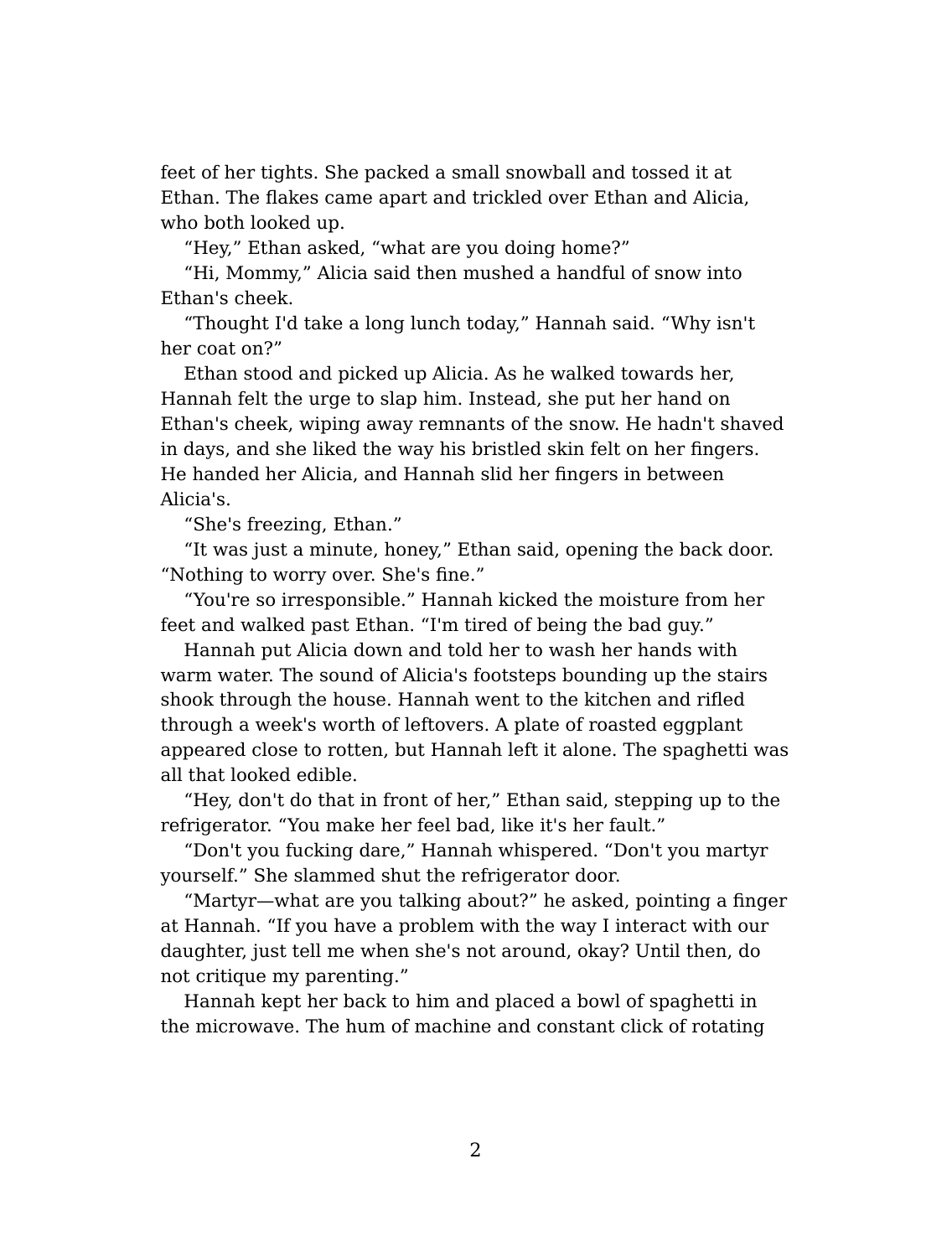glass temporarily calmed her. She could feel Ethan standing across the kitchen, staring at her. This was what he did, she thought. He delivered a "close," something he felt ended their argument, and then stood. Stoic and silent. It was maddening. *Just talk*, she thought, you smug bastard. Have the decency to argue with me. The microwave beeped and Hannah removed the bowl, which burned her fingers. The pasta, however, was cold. Hannah ignored that fact and twirled a forkful. She took a bite, then another, then another. Her back remained to Ethan as she ate and, when she finished the pasta, she turned around to the sink. Ethan, at some point, had walked away.

Hannah stood at the base of the stairs and called for Alicia, who came down with a book in hand.

"Want to read, Mommy?" she asked, holding the book up for Hannah to take.

"That would be lovely," Hannah said, smiling, and took the book from Alicia. "On the couch. I'll be right there."

Alicia skipped into the living room and hopped onto the couch. She giggled and Hannah fought the urge to cry. She went up the first few steps, hoping to face Ethan and continue the argument, but she stopped. Standing in the stairwell, Hannah gripped her daughter's book and wondered why she did this, why she bothered with the long lunches and extra vacation days. None of it seemed to matter anymore. She was jealous of Ethan, of the time he spent at home with Alicia. But that wasn't it. No, it was Ethan. Their marriage. The silences that now supplanted their conversations. He leaned over every night before falling asleep and kissed her shoulder and said, Don't forget you love me. The words meant something once, when they were young and perfect. When she couldn't imagine, even for a moment, forgetting how much she loved him. Now, she could barely look at him. He knew, she thought, but he didn't care. Perhaps he had forgotten. She had tried, for some time, to remind him, but everything ended in futility. Something new interrupted them, something unfamiliar and broken. She was at a loss as to what to do next. Leaning against the wall of the stairwell,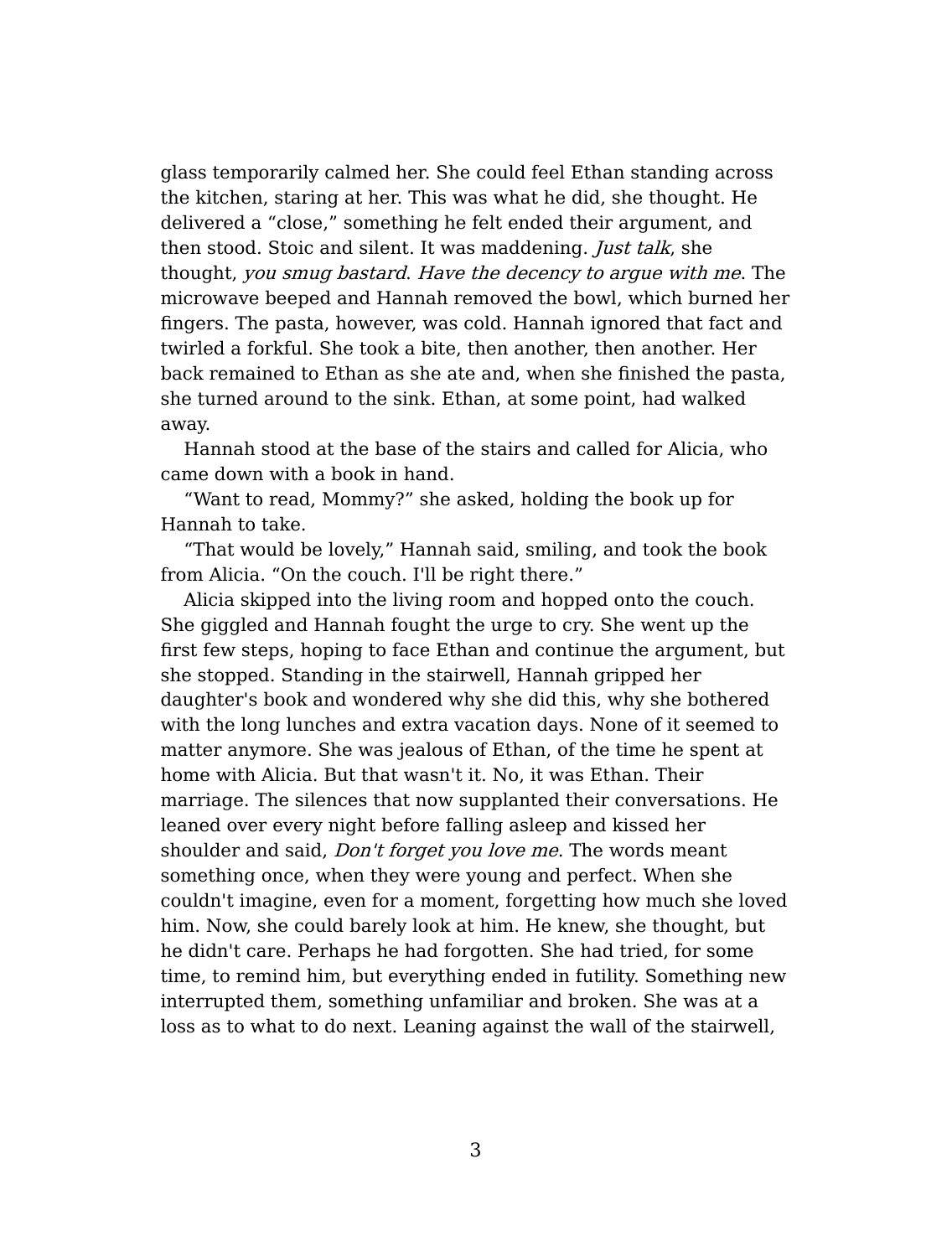she watched her daughter. Hannah took quick, unsatisfying breaths. Her marriage was worn, stuck between gears. It seemed the final miles had already come.

Ethan called Hannah just before five on Friday and asked her to pick up wine on her way home. Stephen and Kathryn, their neighbors and dearest friends, were coming over for dinner. He assured her that he would cook everything, that she wouldn't have to lift a finger. Just the wine, he said. Hannah wasn't much of a cook, but Ethan had spent several years as a line chef during graduate school and still enjoyed entertaining guests. That was another difference between them—Ethan loved people around, the hustle and bustle of a cocktail party or neighborhood barbecue; Hannah preferred quiet. She enjoyed the three of them, side by side on the living room couch, eating off TV trays and watching *Jeopardy!*.

She stopped at a wine shop near the house and bought bottles of Chenin blanc and Zinfandel. Days of snow had turned to a black slush along the streets, and the evening felt unseasonably warm. Hannah opened the window and turned off the heat, letting the car fill with the Locust Valley air. She took a deep breath and thought about the last time Ethan had made love to her. It was weeks ago. The act itself ended quickly, with very little buildup. Hannah had come home for lunch unexpectedly, and Ethan stood in the living room, as if he'd been waiting for her. He kissed her, severe and direct, biting her ear and leaving marks on her neck. Hannah could feel he was already hard, and he slipped off her underwear and took her on the dining room table. Alicia, he said, had gone to a friend's house. He was assertive as he pushed into her. When he came, he dug his rough fingers into her thighs. She had bruises in those spots for days, and she traced them into the shape of Ethan's hand. Afterwards, he smiled and kissed her and went upstairs. Hannah stayed on the dining room table for several minutes before driving back to work. She replayed the moment over in her mind as she pulled into the driveway, wine bottles clicking across the floor. The car refused to shift into first gear, grinding and whining with each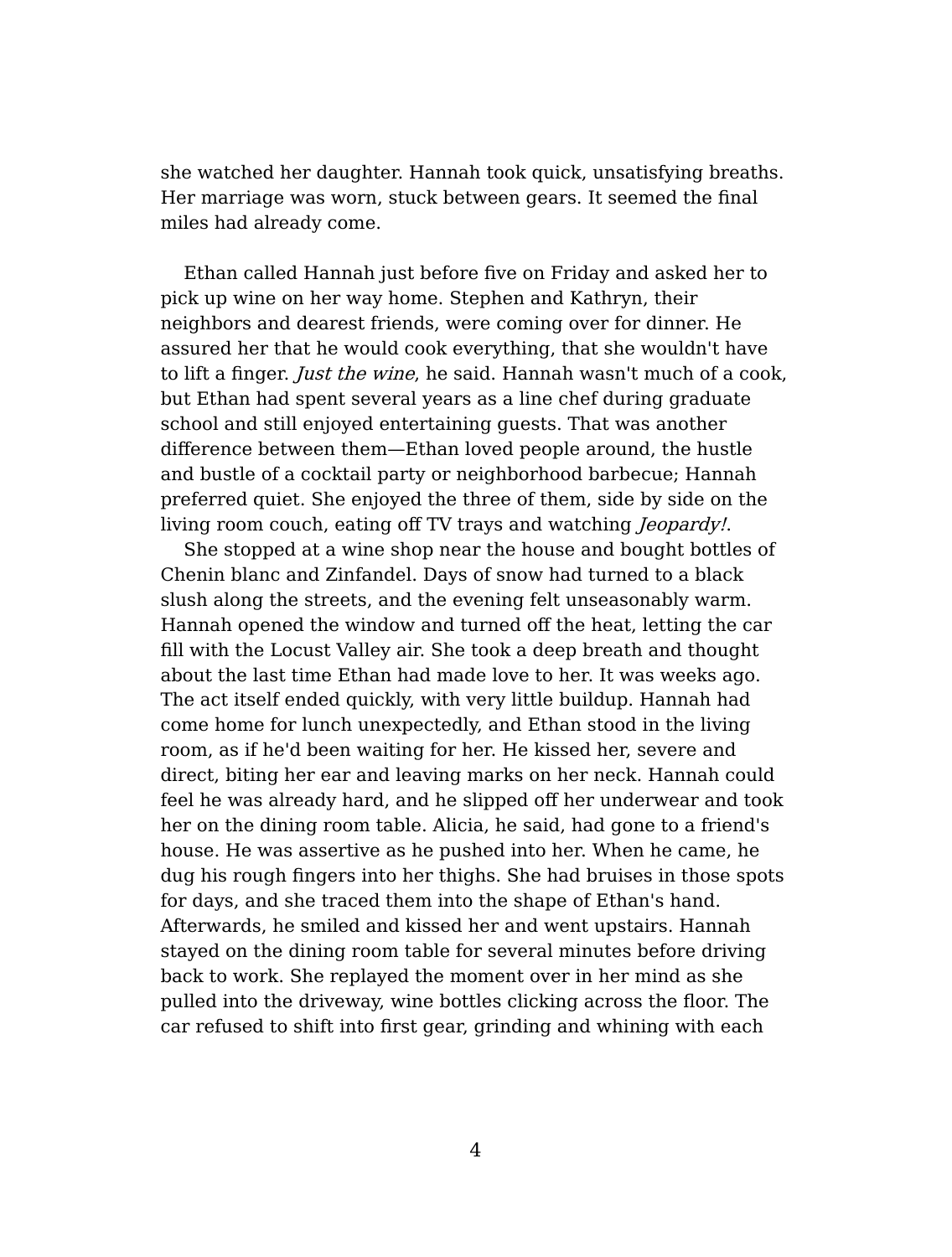attempt, and Hannah jerked and shoved until, finally, she left the car in neutral.

Kathryn was already on the couch when Hannah arrived, watching television alongside Alicia. Kathryn smiled and waved at Hannah, who closed the door hard, her presence reverberating through the house. Alicia turned and poked her head over the couch. She wore her *Dora the Explorer* pajamas, and her fire red hair was brushed and straight. Hannah could note each freckle on her face.

"You're late," Alicia said, then turned back to the television.

"Well hello to you, too," Hannah said, leaning down and kissing Alicia's head. "Is that any way to greet your mother?"

Alicia ignored the question and cooed at the television. A group of small, rodent-like creatures were gathered around a mound of dirt; the narrator, who sounded like Stockard Channing, referred to each by name and included bits of dialogue. Hannah looked at Kathryn, who sipped at a cloudy martini and grinned much like Alicia.

"What is this?" Hannah asked, confused.

"Meerkat Manor," Alicia yelled, then shushed her mother.

"It's a great show," Kathryn said. "Alicia really likes it."

Hannah pretended not to hear the last part. She walked into the kitchen and let the wine bottles clang onto the marble countertop. A variety of cheeses was spread atop the dining room table, and Hannah noted how little she liked the blue, veiny ones. They should be thrown out, she thought, not eaten.

"Have any yet?" Hannah asked Kathryn, pointing to the assortment.

"No," Kathryn said then stood and walked towards Hannah. "We were waiting for you."

"Where are our boys?" Hannah asked. She used one of Ethan's paring knives to cut the foil from the Zinfandel, leaving the edges frayed and sharp. The corkscrew slid in with ease, and Hannah pulled back gently until a pop of air escaping released the cork. The Zinfandel smelled sweet and spicy and reminded Hannah of winter.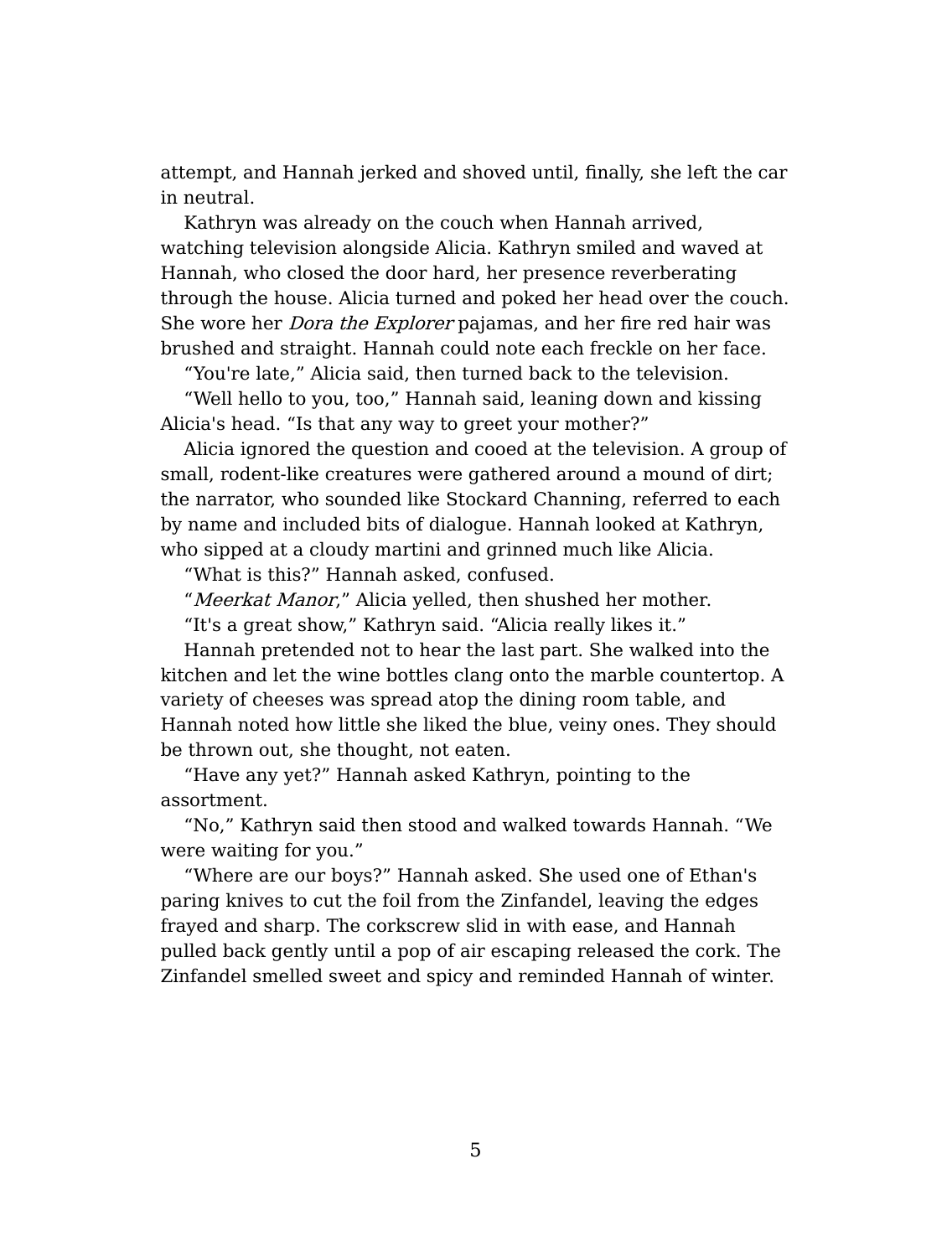"Upstairs. Ethan's showing off his final draft. Stephen was practically drooling." Kathryn finished her martini, and Hannah poured them both a glass of Zinfandel.

"So it begins," Hannah said. The two clinked glasses and sipped. Hannah let the wine soak through her lips and tongue. She smiled at Kathryn, the best she could.

Alicia jumped into the kitchen and startled Hannah.

"Over!" Alicia yelled, her arms spread in the air as wide as they could go. She ran to Hannah and wrapped them around her leg.

"Yeah?" Hannah said. "What now, little muffin?"

"Movie!" Alicia said, smiling large at her mother.

Hannah laughed and ran her fingers through Alicia's hair. There was a comfort in that, in her daughter, in the only thing, perhaps, that was still wholly her own. Ethan, she knew, had been shared for some time.

"How about we put one on in your room and you get into bed?"

Alicia seemed to consider the proposition for a moment before bouncing up and down and agreeing. "Can I have juice?" she asked.

"Of course," Hannah said, handing Alicia a small cup with a top. "Want to pour it yourself?"

"Yes yes," Alicia said and opened the refrigerator door.

As she slowly filled her cup with orange juice, a bitter smell filled the kitchen. Hannah closed the door and hoped no one, especially Kathryn, would notice.

Alicia finished and grabbed Hannah's hand. "Come, Mommy."

She pulled Hannah into the living room, found Lilo & Stitch, and ran upstairs. Hannah turned on the movie and tucked her daughter into bed. The comforter was tight around Alicia's thin frame, and Hannah kissed her on the tip of her nose. She raised her forefinger and used it to softly trace the invisible lines connecting her daughter's freckles. Hannah stood and turned off the light.

"Goodnight, booger," Hannah said, making Alicia giggle.

"Tell Daddy to come in," Alicia said and took a sip of juice.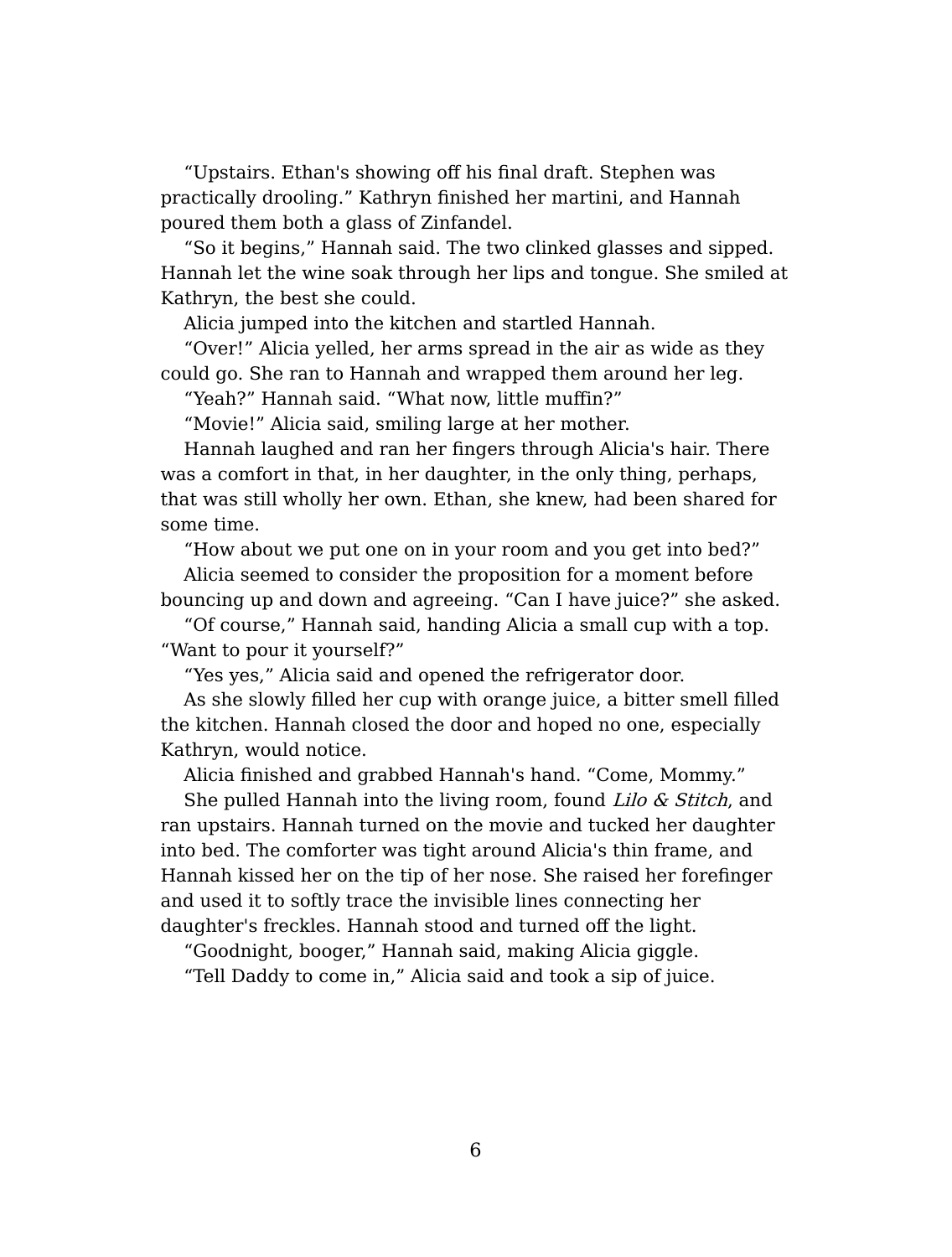Hannah said okay and watched the television light dance over Alicia's face. She left the bedroom door open just enough to remain there, unnoticed.

Upon coming downstairs, Hannah found everyone at the dining room table.

"Your daughter wants you to say goodnight," Hannah said.

Ethan turned to her, kissed her on the cheek. "Hello, young lady," he said.

"You should go now before she falls asleep."

"I'll go up in a minute," Ethan said, moving in and out of the kitchen with various dishes.

"Everything smells brilliant," Kathryn said.

Hannah hated when Kathryn said *brilliant*. It was one of many words that she had adopted while living in London some years before. Hannah was unsure how anything could *smell* brilliant.

"Do you mind?" Stephen asked, reaching for the bottle of Chenin blanc.

"No," Hannah said, "by all means."

No one spoke as each of them filled their plates with food and their glasses with wine. There was a familiarity between the four of them, having been close for so many years, and often Hannah found that the long bits of silence were the most satisfying of their dinners.

"There's something rotten in your fridge," Kathryn said, interrupting the sound of silverware against porcelain.

"You don't say," Hannah said, annoyed and embarrassed. She tried to make it sound polite.

Ethan sipped his wine and held the glass to his mouth for a long moment. Hannah watched him, his eyes, as he stared at Kathryn. It was only for a few seconds, but Hannah felt as if hours had passed. The dinner continued this way, with Ethan and Kathryn exchanging hasty, unassuming glances. Hannah could not remember the last time Ethan really looked at her. Stephen seemed unfazed, concerned instead with complimenting various elements of Ethan's new novel.

"How long did it take to write the ending?" Stephen asked.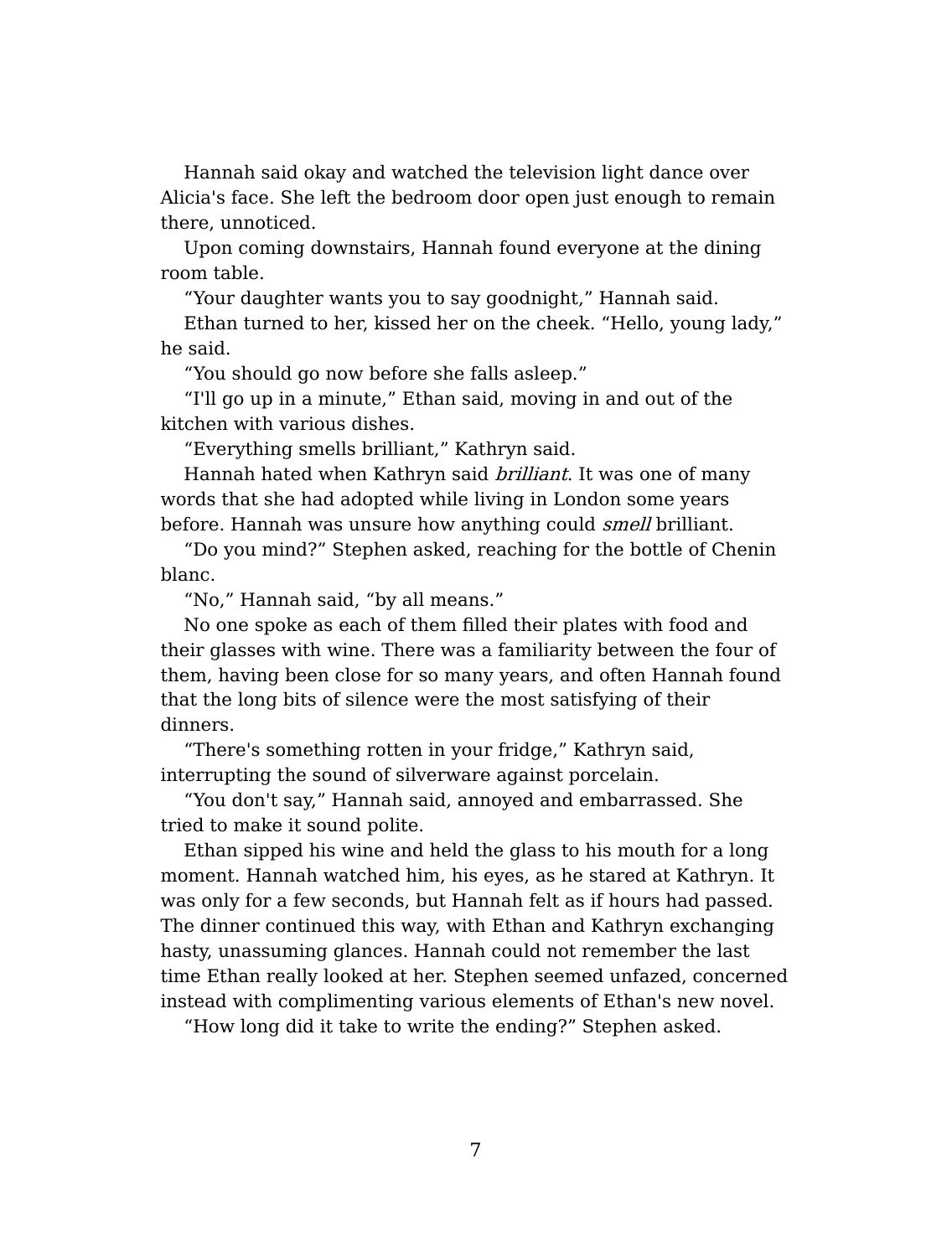"Not long," Ethan said. "I knew from the start how things would end."

"Isn't it hard to write that way?" Kathryn said, finishing her wine. "Kind of takes all the mystery out of it."

"It's the only way I know," Ethan said.

Hannah kept her gaze on her plate and separated each item so that none was touching. She hadn't done that since she was a child, and she felt unsure as to why. Everything needed its own place, she thought. The table filled with the ting of silverware against plate. Someone needed to say something.

"Do you ever think about how weird it is," Stephen asked, "that we're still so close?"

Hannah knew Stephen became terribly uncomfortable in silences.

"What does that mean?" Ethan said. He turned and crossed his legs, as if to give Stephen his full attention.

"I don't know," Stephen said. "There aren't a lot of people who stay friends this long, are there? It should make us grateful that the people we're surrounded by are the people most precious to us."

Kathryn reached over and took Stephen's hand. She gripped it for a moment then released.

"Well those are the only people here," Hannah said.

Ethan finished his wine and rubbed at his beard.

Kathryn raised her glass. "We're very lucky."

Just then, Stephen looked up at Hannah. His eyes, filled with resignation, were different than Hannah had ever seen them. He knew, she thought, about Kathryn and Ethan. He knew as well as she did. Had he always known? Hannah thought back to previous dinners, nights out between the four of them. She couldn't remember Stephen looking that way before. Perhaps the look had been there, though, buried all along beneath a pile of naiveté and old friendship. In any case, something had changed, and she stared back at Stephen, who looked, to Hannah, like he might fall to pieces.

Hannah stood and began clearing the table. She announced that, afterwards, she would empty the contents of the refrigerator.